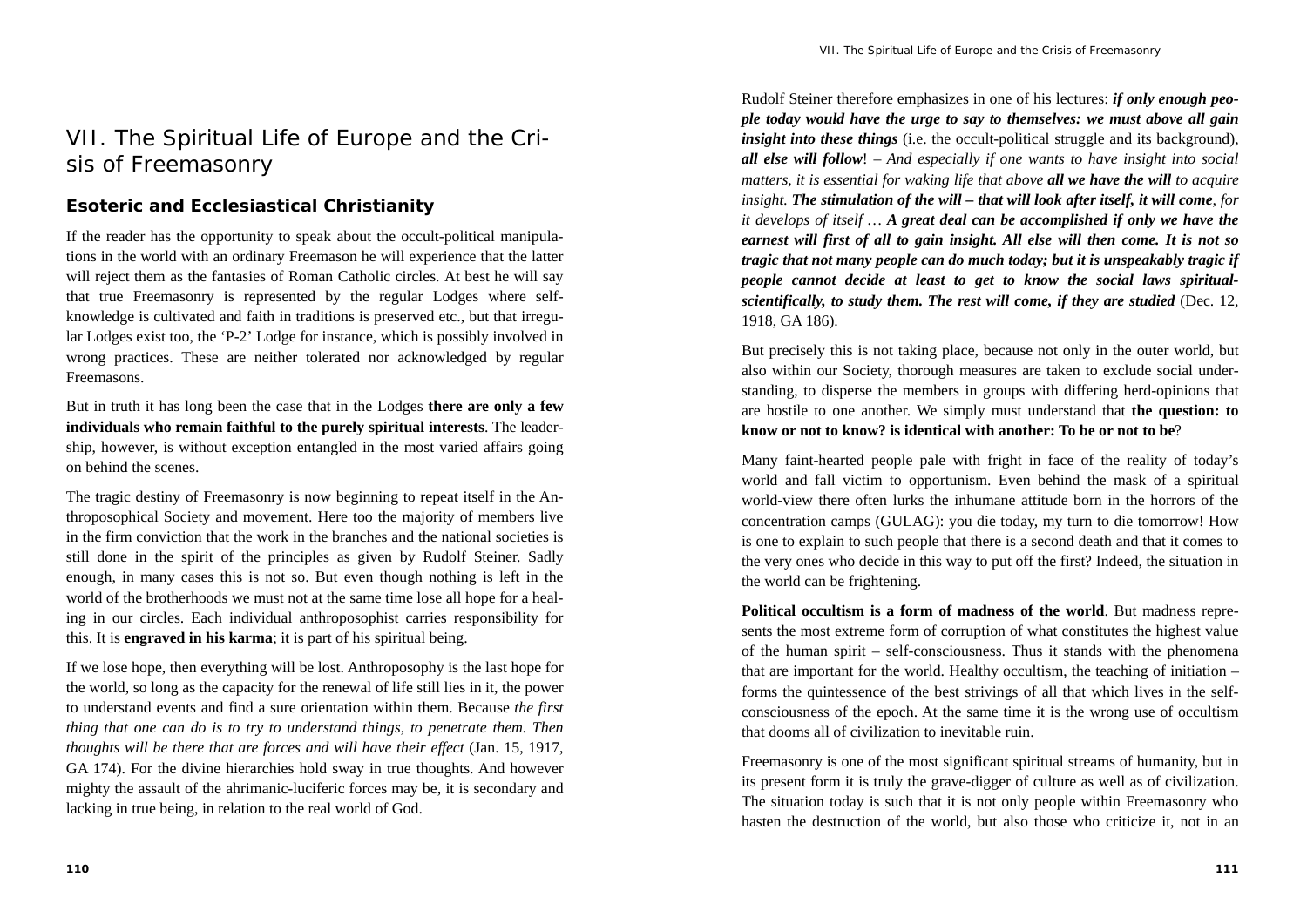objective way, but from a confessional or ideological standpoint. We can only escape this vicious circle with the help of spiritual-scientific knowledge.

In Anthroposophy we have been given a profound teaching of the spiritual evolution of humanity, corresponding in the highest degree to the true facts. It speaks of three spiritual streams in which the Greco-Latin culture flows into our fifth cultural epoch. The ancient world rested fully and entirely on the Mysteries. But in proportion as the consciousness that thinks in concepts consolidated itself, the actual initiation principle of antiquity disintegrated. It experienced a fundamental renewal in the Mystery of Golgatha. It gave to a certain category of the **Great Mysteries** of antiquity the possibility to continue in a metamorphosed form on the path of esoteric Christianity. For the simple people the Church ritual was created as an equivalent to the **Lesser Mysteries** – a possibility accessible to every person to partake in the divine without special preparation (which is not to say that preparation is altogether unnecessary). And we see how in the ancient Orient a deepened, inner veneration for ritual develops very far. The pilgrimages to the grave of the Lord also had cultic significance; it was experienced as the crowning of cultic experience, a great deed of ritual.

In the meantime intellectualism was consolidating itself in Europe. Towards the 9<sup>th</sup> century Rome had finally understood that the inhabitants of Middle- and Western Europe could not remain dependent on simple observance of the cultic-religious ceremonies that merely spoke to the heart. Although these observances (Anschauungen) still gave people the experience of the unity of their soul-world, they became inaccessible to the European. Therefore one began, under Pope Nicholas I (858-867), to give dogmatic forms to the spiritual heritage of the Orient. Words were sought, sayings with the help of which one was able to speak of the experience and, in addition, the utmost was done to hinder the supersensible perception of what was being spoken of. Thus, says Rudolf Steiner, the idea of faith arose (not, of course, in the sense of St. Paul). *The idea arose: one has to give to people the content (of religion) in an abstractdogmatic form in which they can believe, without giving them the possibility of perception* (Oct., 1, 1922, GA 216).

But in the esoteric stream that had gone to Ireland with Joseph of Arimathia, people continued to try to enter with their feeling into the connection of the soul with the spiritual world. They stood before the great question: *how can the* 

*human being find his way in the etheric world, in the etheric cosmos? – For the visions*, *which in this way also included the Mystery of Golgatha … related to the etheric in the cosmos* (ibid.). The second coming of Christ, in the expectation of which the entire Christian world lives, also takes place in the etheric world.

Rome too, had knowledge concerning the secret of the etheric cosmos. What moved to the East, however, and became the Eastern Church did not carry within itself the question of the etheric cosmos, but the question how one can bring this into harmony with the etheric organization of man, with the etherbody. *But if man* – explains Rudolf Steiner – *wants to live with his etheric body here on earth, he can do this only in an external way, when he lives in ceremonies, within ritualism, when he lives within events that are not reality of the senses, of earth. In the East one wanted to live into such events in order to experience the inner peculiarity of one's own human etheric organism* (ibid.).

The Roman Catholic Church gave the cult a new aspect. *Visible symbolism* played a special role from then on; *one strove to illumine the cult by means of the dogmas*. For this reason the Church radically opposes esoteric Christianity because the latter is based on the supersensible vision taught in it.

That which went to Eastern Europe was able to preserve something of the mood in which the Christians of the first Christian centuries had lived. To a limited extent it also advanced to the West, where there lived a passionate striving to relate to the Christianity of the Holy Grail, to Rosicrucianism. Here too there was a longing of the human ether-body for the holy act of consecration (Bernard of Clairvaux, Peter of Amiens lived in this mood). With the crusades it also reached Jerusalem; and from there it rayed back to Europe where it fanned out widely in a range of Orders and heretical teachings and gradually took the form of occult societies and Freemasonic Lodges (ibid.).

All this – it must be emphasized again – **sought the connection to esoteric Christianity but always remained something different from it**. Only very few could ascend the heights demanded of its pupils by esoteric Christianity in connection with the elaboration of a special force of ideas necessary to penetrate the secrets of the etheric cosmos. And this was the main principle of the new initiation. With Goethe it finally enters the wide field of exoteric culture as the doctrine of metamorphosis and of the power of judgment in beholding ('anschauende Urteilskraft'). In Anthroposophy Goetheanism becomes the teaching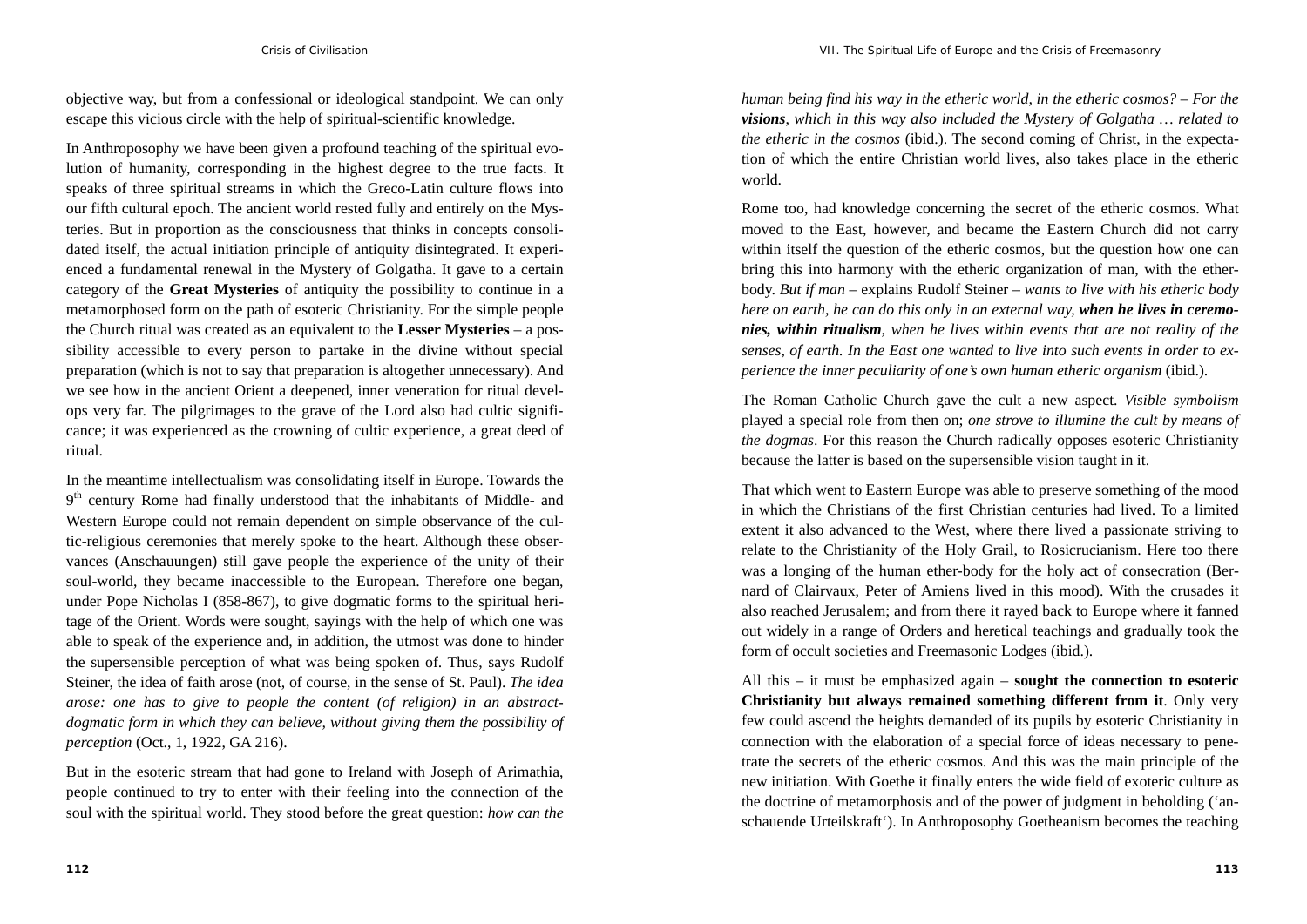of the all-encompassing metamorphosis of being, the teaching of reincarnation and karma, which has very little in common with the seeds sown in the Orient.

Thus Anthroposophy represents the newest form in which esoteric Christianity has stepped forward into the wide spheres of human life. It bears within it the power to initiate a metamorphosis in the most important spiritual streams of humanity of which we have already spoken. All are hopelessly outdated, since there is no form of development that could exist eternally. **Because of the infirmity of their 'old age' they must either die away altogether or 'die and become', i.e. go through a metamorphosis in order to become something qualitatively new**.

For this, and only for this reason, the world received from Rudolf Steiner – the great Christian initiate who had realized within himself the principle *not I, but the Christ in me* – a renewed cult as a gift for the Christian churches – a cult that can still the longing of the human ether-body, in its present-day constitution as an expression of the fifth cultural epoch, for a holy ritual. **This cult was given to mankind through Rudolf Steiner by the Divine Hierarchies themselves**.

Goetheanism as an all-encompassing theory of science carries the life of the spirit into dead, obsolete, materialistic natural science. It is an illusion to think that a new departure is possible on the basis of parapsychology.

## **The Spiritual Background of Rituals and Ceremonies**

Rudolf Steiner attempted, as already mentioned, to give, for the use of the Masonic Lodges, a renewed cultic-ceremonial ritual which could have led to true spiritual work. **But it became apparent that all streams of spiritual life had taken into themselves too much of the force of death and, instead of renewing themselves through a fresh spiritual impulse, threatened to dismember, suppress and dissolve this impulse in their own process of disintegration. And if these things go too far, if the helping hand stretched out from the divine world is rejected or misused for evil purposes, humanity will be faced with the most difficult trials. The 20th century has shown that this bitter and painful process has already begun**.

Anyone who does not grasp this will obviously have joined the Anthroposophical Society on the basis of a peculiar misunderstanding. Those who do under-

stand should not omit to develop occult-social perspicacity, for in our century all significant spiritual processes unfold in the social sphere.

We must recognize what other groups in the world also recognize, whilst we follow a different methodological procedure. When we speak of a decline of traditional spiritual movements we try to penetrate to their archetypal phenomenal foundations and at the same time leave all ideological aspects completely to one side. Thus for example we emphasize, when investigating the decline of the spiritual quest in the fifth cultural epoch, the fact that the ancient Egyptian culture had already brought forth much that was decadent. Dark and magical procedures were used that bound the souls of the dead to their conserved physical form, the mummy.

When intellectual culture, strengthened through the materialistic influence of Arabism, began its activity around the  $14<sup>th</sup>/15<sup>th</sup>$  century it brought with it a dangerous weakening of the deepest spiritual search in the realm of the ceremonies and cultic acts that enliven the ether-body. Now various Orders and Lodges began **to conserve the ancient cults**. Rudolf Steiner characterizes it thus: *These are truly mummies, just as much as the human mummies of Egypt. They are mummies if they are not glowed-through, warmed-through by the Mystery of Golgatha. An extraordinary amount is contained in such cults and ceremonies, but from what once lay in them in very ancient times they have (now) conserved only what is dead, just as the mummy had only retained the dead form of the human being. And to a great extent it is still the case to this day … Just like the ordinary Egyptian, who only felt a kind of shudder when he gazed at the mummy, so a modern man experiences, if not exactly a shudder, something that is not a true feeling of soul when he comes near to these mummified spiritual acts* (Sept. 24, 1922, GA 216).

Such an experience has a very serious, quite concrete occult foundation. Rudolf Steiner gives an explanation that is not easily accessible to quick understanding. He speaks of the elementary spirits active in the process of human in and outbreathing. Breathing is an extraordinarily spiritual process. In antiquity man gained great spiritual knowledge through developing a conscious relationship to the spirits active on the path of in-breathing. When this experience began to fade, the Egyptian priests turned to mummification; a refuge for the elementary spirits was created in the mummies.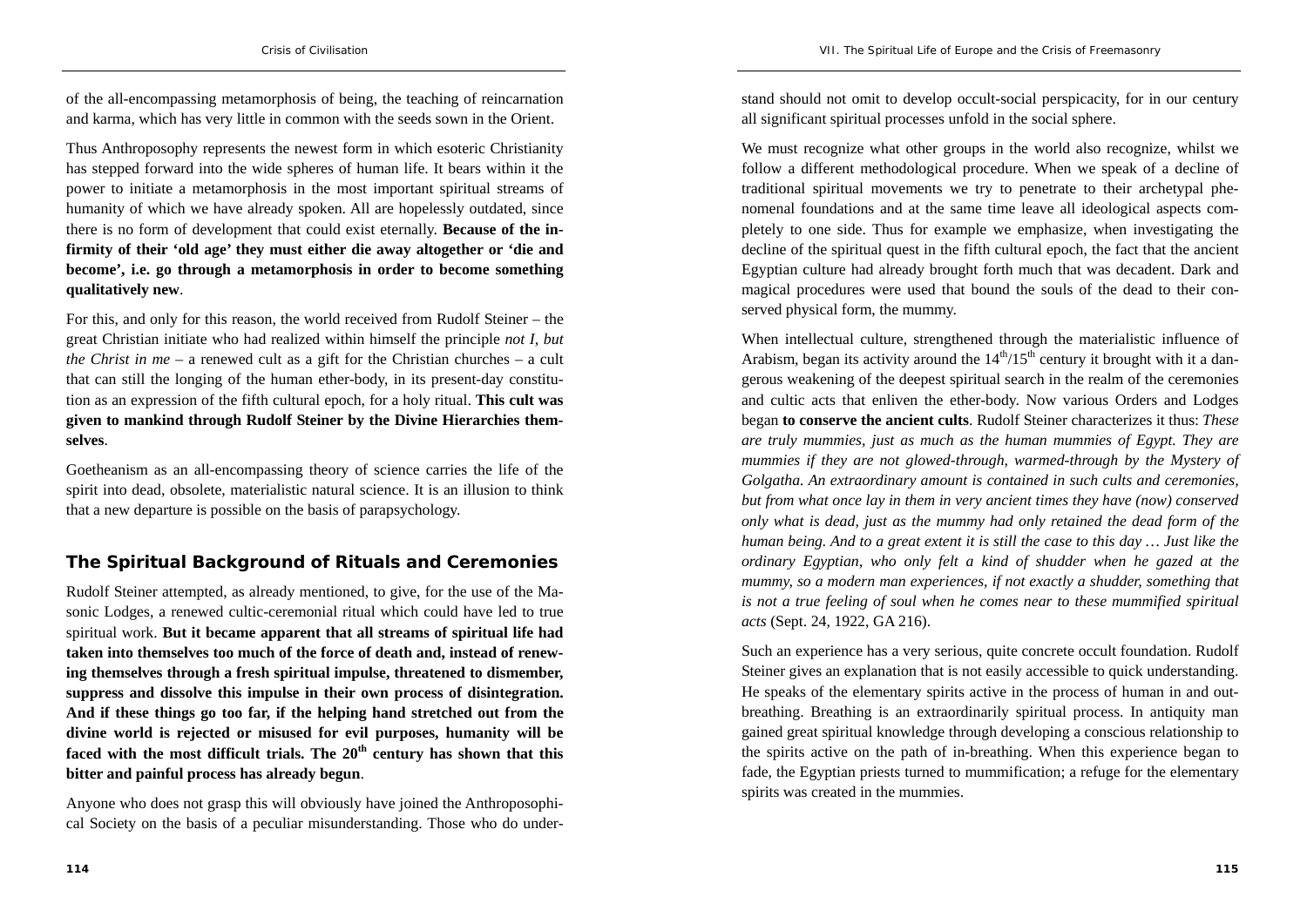In more recent times a conscious relationship to the elementary spirits active in out-breathing is growing in importance, as it is their task to carry the inner form of man into the etheric world. They find this path into the outer world within the ceremonies that are enacted in occult brotherhoods, even if they are incomprehensible and mummified.

During the daytime it is still possible for these spirits, whose mission it is to be man's helpers, … *to live in the breath in an honest way. For in the daytime man thinks and he is at least sending out his intellectual forms of thought with his breath … But at night, when man does not think, thought-forms are not going out, there are no little etheric ships on which the earth spirits can go out from man into the world in order to imprint his form there in the ether-cosmos* (ibid.). And here, such spirits make use of the mummified ceremonies. This activity would be justified only if it had made a connection to spiritual science.

Without spiritual science these activities would be unjustified, particularly since the beginning of the epoch of the Archangel Michael (since 1879; Goethe had participated in these acts at the turn of the  $18<sup>th</sup>$  and  $19<sup>th</sup>$  century). In the previous epoch (each of which lasts about 300 years), when the Archangel Gabriel had leadership, the elementary spirits we are concerned with here and whose activity had already begun in the medieval period, were justified in living parasitically in the human consciousness, while people in the secret societies were celebrating rituals or listening to the Mass without comprehending what was going on. These beings thought the deeds that were being enacted by the passive human understanding. But around the end of the  $19<sup>th</sup>$  century it became dangerous to sleep during religious or occult ceremonies, for with the beginning of the epoch of Michael *these elementary beings who thought with the human brain and then, by taking hold of human feelings and bringing about the social connections of the 19th century, actually spun those threads (of the forces working between people), these beings had now had enough. They had fulfilled their world-historic task, or rather satisfied their world-historic need (also of use to man). Ever more people came to earth who hoped for much from earthly life itself, and who had their own ideas concerning the organization of life on earth. Since then, these elementary beings, who once held sway in human thoughts, no longer come to man* (cf. Aug. 9, 1922, GA 214).

The result was **that human beings no longer knew what to do with their thoughts**, and this was mirrored in the crisis of knowledge and of life. So long

as thinking had not been entirely independent man appreciated it, but as soon as he was able to dispose of it as he wished, it lost all attraction for him. He began frivolously to play with it and develop various theories without considering his responsibility. Everything became relative for man. And consciousness that had become superficial fell more and more into a sleep in its depths; but out of the subconscious, out of the realm of the dream-pictures, utopian, spectral ideas – monsters – pressed into the intellect of man.

This went so far that, as Rudolf Steiner says, *there are really a great number of people who are, fundamentally speaking, not simply reincarnated human beings, but the bearers of beings who… show a premature path of development, who are actually only supposed to appear in a human form at a later stage of development. These beings do not use the entire human organism but they preferably use the metabolic system of these Western people … Such people also reveal outwardly, to those who can look at life in the right way, that this is the case. For example, a large number of those people belonging to Anglo-Saxon secret societies* ... *and who are influential, are actual bearers of such premature* existences who ... work into the world through certain people, and who seek out a field of activity for themselves through the bodies of people who do not live in regular reincarnations (Oct. 22, 1920, GA 200). Often these 'people' wield authority in sects with a large following. It is easy to imagine how tragiccomical it is when people who have retained control over their own consciousness try to come to a rational understanding with them.

Rudolf Steiner says quite openly: *One should not think in an abstract way that human beings everywhere and without exception are subject to repeated earth lives* (ibid.). Of course it is inconvenient to have to grapple with such truths. It is much easier passively to follow those in authority. And this is exactly what happens: some want to know nothing, so as not to risk their comfortable existence; others help them to satisfy this wish. But it is urgently necessary to break this vicious circle.

Three kinds of spirits today illicitly ensoul a large proportion of those people who know how to forge a path to the levers of power. The first strive especially towards *what are, so to speak, the elementary forces of the earth … they are able to detect: how is a colonization to be carried out here according to the natural climatic conditions … or, how is a trade-relationship to be started, and so forth. A second kind of such spirits are those who make it their special task*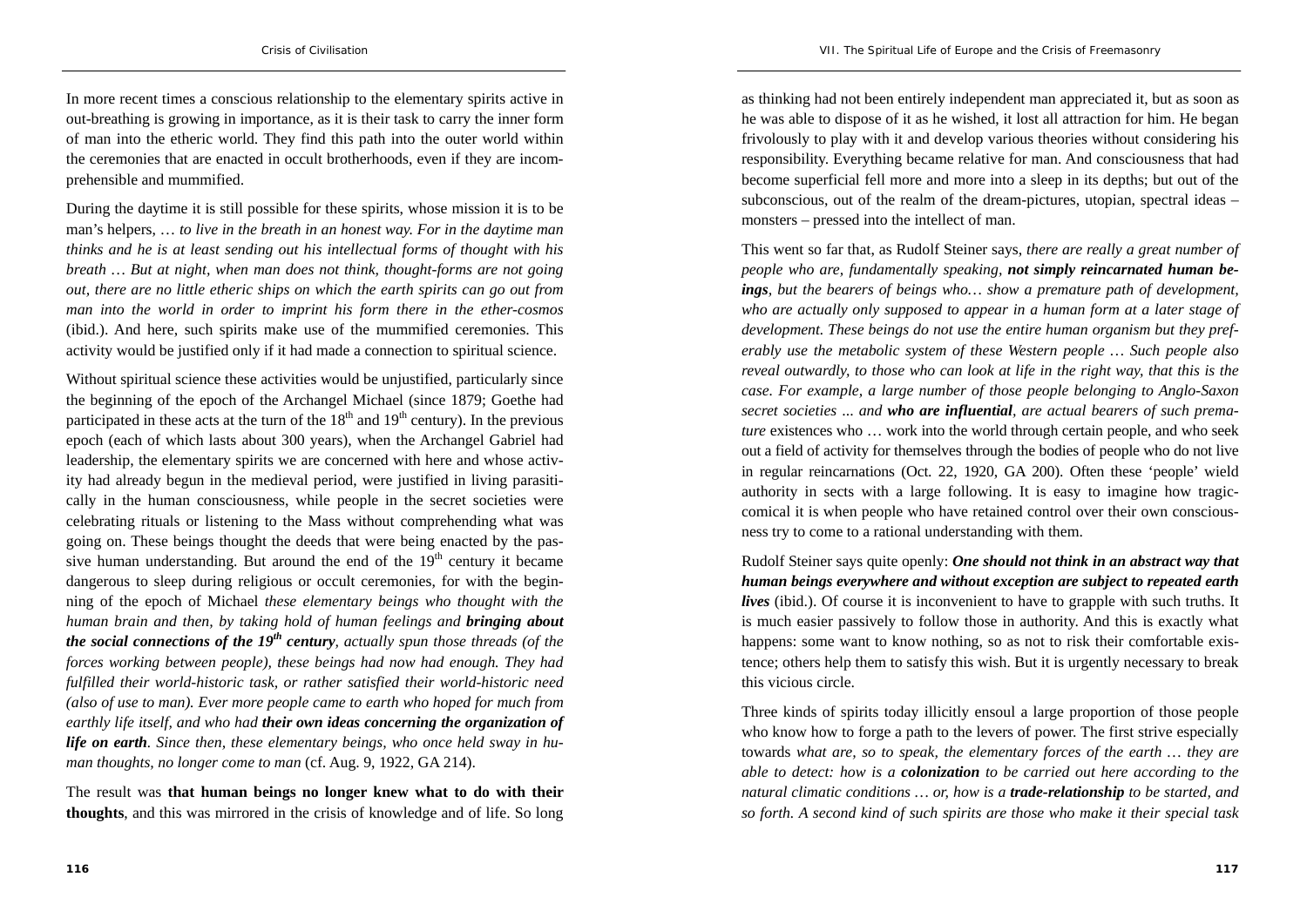*VII. The Spiritual Life of Europe and the Crisis of Freemasonry* 

*… to suppress self-consciousness, not to allow full awareness of the consciousness-soul to arise, and thereby to produce among others in the environment, where something like this spreads like an epidemic, a certain compulsion not to hold themselves accountable for the true motives of their actions … The third kind … (make it) their task … to make people forget what their individual capacities are – capacities we bring from the spiritual world*. They allow us just as little to come to individual spirituality; they make us into 'stereotypes' of our own individuality. Empty phrases, lies, hostility to social threefolding, refined egoism, false mysticism – all these are attributes that these three kinds of beings cause to arise in us<sup>1</sup> (ibid.). They infect civilization powerfully through the secret societies of the Anglo-Saxon race, which are responsible for every kind of spiritual, cultural and political mischief we meet in the world today.

**It is precisely these beings who promote a continuation of the secrecy of occult societies,** even though the reason for it – the danger from Rome – no longer exists. There are possibly still people in these societies who wish to receive the gifts of the true spirit. But any possibility of openly coming to an understanding with them is out of question. How in these circumstances are we to distinguish between a spirit-possessed occultist and a legitimate one? The only criteria are evidently the striving for power, aloofness, falsity and refined egoism. And these are attributes that increasingly set the tone in our Society and movement – people who have to a certain extent been replaced in their consciousness by elementary spirits who have no right to interfere in the spiritual life and in the social relationships of human beings in our epoch.

In their mass – Rudolf Steiner explains – these beings infiltrated people who belong to the Anglo-Saxon race, as a result of what comes *from the language*, because of the unstable equilibrium which the Germanic nature, transferred to the British Isles, attained at the time. It established itself there, but to a lesser degree than the Latin element that was woven through with the Roman, etc. (The question cannot be dealt with extensively here, since it would divert from the actual theme; the interested reader should study Rudolf Steiner.) In Middle Europe and the Roman world these beings are far more bound, they are not in a position to act arbitrarily (cf. Oct. 23, 1920, GA 200). Therefore the tendency

exists in the world to found Lodges from England, in order to import Pan-Americanism with its political and spiritual-cultural criteria.

People involved with occultism have to be especially careful in these matters. They risk becoming the prey of these beings if they approach the threshold of the supersensible without the necessary preparation. The preparation is the **practice of mastering the consciousness-soul**, which seemingly in all its forms of manifestation is opposed by our civilization. But one should not believe that the moral disintegration of humanity is a natural occurrence. The destruction is taking place deliberately and according to plan. And the actual purpose to which everything is directed is already apparent: the creation of favourable conditions for the incarnation of Ahriman.

In the outer world the opinion is consistently propagated that Brotherhoods and Lodges are apparently nothing more than harmless playgrounds for slightly eccentric idealists, similar to those described by Leo Tolstoy in his novel *War and Peace*. For the above-mentioned elementary beings what Rudolf Steiner said about them and the secret societies is unbearable. **That is why they also wage their war against us from within our own midst**. It is no coincidence that the 'established' anthroposophist Rudi Lissau who lives in England wrote the foreword to a series of lectures published in English translation on this theme, turning practically everything that Steiner says in them to nought.<sup>2</sup> But all of Lissau's reproaches against Rudolf Steiner are foolish and completely unfounded (e.g.: that he did not research everything by means of clairvoyance!) – and are not at all new.

Rudolf Steiner remarks in a lecture from 1920 that when, a few years before, he had started to speak about the secret societies, his communications were met with an ironical smile. But already by 1920 this had fundamentally changed: *the matter-of-fact English press, truly not given to special leaps, is now for weeks publishing articles about the existence of secret societies* [*The Morning Post*, London 1920, July 12-30 also appearing as a flyer with the title *The Causes of World Unrest*, London 1920]. *And even if these articles deal with suppositions that are nothing more than a ludicrous Jesuit hoax, one nevertheless has to say: Even if people sense the wind from a completely wrong corner,* 

<sup>1</sup> We want to advise all readers of the last issues of the *Flensburger Hefte* (No. 40/41) to consider this when they read the abominable accusations scattered throughout against Rudolf Steiner.

<sup>2</sup> The preface is printed in the weekly *Das Goetheanum*, No. 11, 1992.